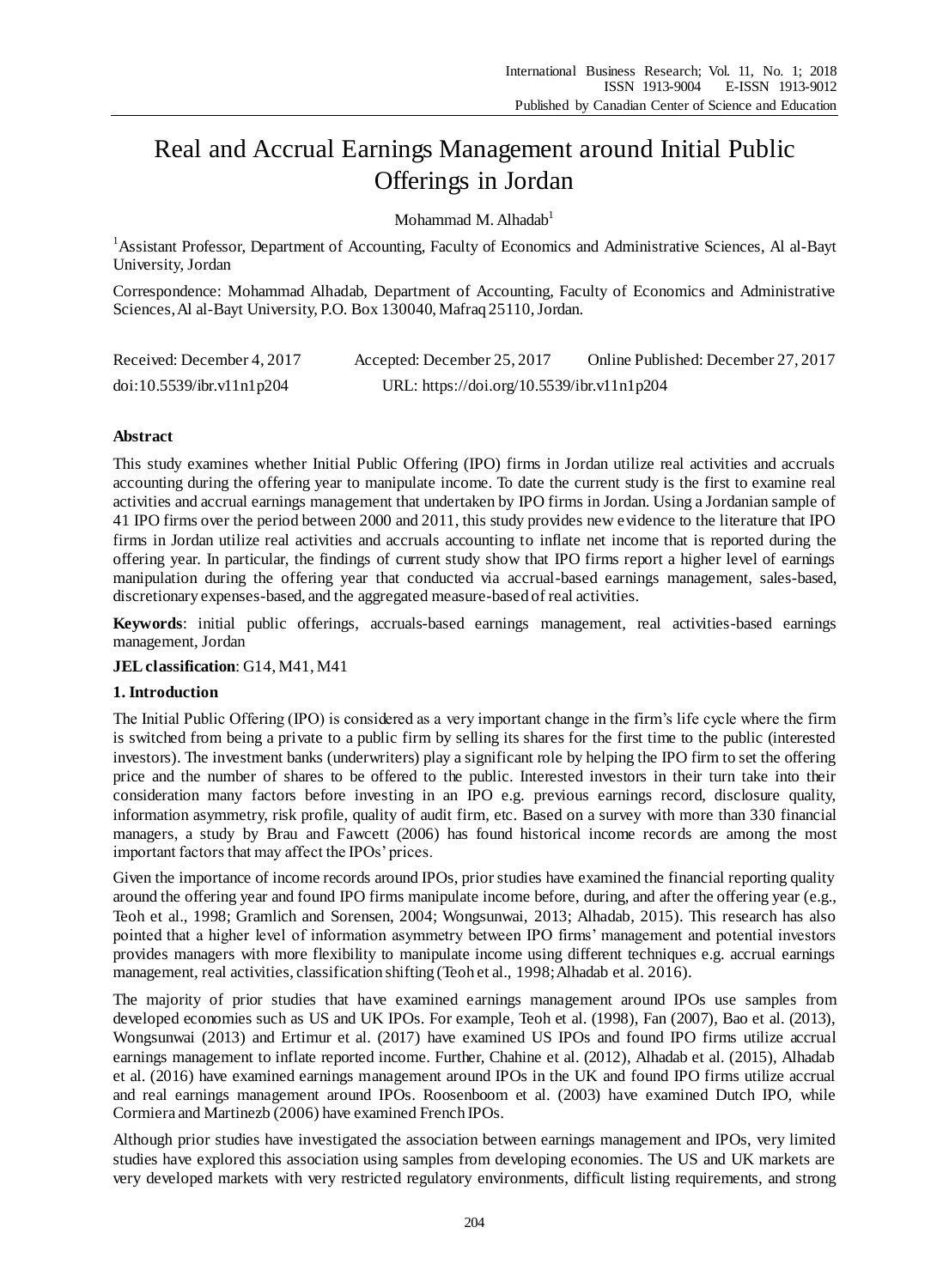governance mechanism. Thus, it seems generalizing the research findings based on IPOs sample from a developed country to a developing country is inappropriate.

This study attempts to enhance literature on the association between earnings management and IPOs using a sample from a developing economy, namely Jordan. Recent research has examined earnings practices using Jordanian samples and found evidence that Jordanian public firms utilize real activities and accrual-based earnings management to manipulate income upwards (e.g. Abu Jebril and Al.Thuneibat, 2016; Alzoubi, 2016; Alqatamin et al., 2017; Ibrahim and Al Awawdeh, 2017).

Jordan is one of the developing economies that located in the Middle East with total population of 9.5 million and it has just one stock exchange where public firms can be listed, the Amman Stock Exchange (ASE) The ASE imposes a very lighter set of regulations to encourage small private companies to go public. However, stock exchanges that impose lighter regulations are expected to have very lighter listing requirements, very week corporate governance, lower level of disclosure system, and lower quality of transparency (Alhadab 2016b; Alhadab et al. 2016). Thus, it is expected the requirements for Jordanian private companies to go public (IPO) are not restricted as compared to other requirements imposed by restricted stock exchanges. All these differences in terms of regulation, corporate governance, listing requirements, disclosure system between the ASE and other developed stock exchanges would for sure provide the managers of IPO firms in Jordan with more flexibility to manage reported earnings. This paper will therefore address this issue by shedding more lights on earnings management activities that undertaken by IPO firm during the offering year.

Recently, Alhadab et al. (2015) examined a sample of British IPOs and found a positive association between bankruptcy risk and the level of earnings management. This evidence suggests that investors would lose their money which invested in an IPO due to management opportunistic behavior. Thus, examining earnings management in developing countries would help the policy makers, regulators and related authorities not to just protect investors' wealth, but would help to alleviate the negative consequences of earnings management that may extend to the whole economy.

This study examines 41 Jordanian IPO firms that are listed on the Amman Stock Exchange between 2000 and 2011. The findings of the current study present evidence that IPO firms in Jordan utilize real activities and accrual-based to manage reported income upward during the offering year. In particular, IPO firms in Jordan are found to inflate the reported net income during the offering year using accrual-based manipulation (discretionary accruals) and real activities-based manipulation (sales and discretionary expenses). This is in line with prior studies that find similar results on earnings manipulation around IPOs (Teoh et al., 1998; Roosenboom et al., 2003; [Cormiera](http://www.sciencedirect.com/science/article/pii/S0020706306000458#!) and Martinezb, 2006; Fan, 2007; Chahine et al. 2012; Bao et al. 2013; Wongsunwai, 2013; Alhadab et al., 2015; Alhadab et al., 2016; Gounopoulos and Pham 2016; Ertimur et al. 2017). This study therefore contributes to the knowledge by examining a sample that represents developing economies.

The structure of the current study is organized by the following. Section 2 provides literature review and hypothesis development. Section 3 presents research methods, sample construction, and variable measurement. Section 4 presents descriptive statistics and empirical findings. Robustness test is introduced in Section 5, while the conclusions are presented in Section 6.

# **2. Literature Review**

 $\frac{1}{4}$ 

# *2.1 Earnings Management around IPOs*

The agency theory provides the theoretical background of the current study, which suggests that a higher level of information asymmetry leads to several agency conflicts e.g. moral hazard between managers (agent) and owners (principle). Information asymmetry is attributed to the lack of available public information about the firm when it was a private company (Aharony et al., 1993). Thus, managers of IPO firms can take advantage of this high level of information asymmetry and utilize earnings management to meet several incentives e.g. increase the offer price (Jensen and Meckling, 1976). In line with this, prior studies have found IPO firms use different techniques of earnings management to manage income upwards (Teoh et al., 1998; Roosenboom et al., 2003; [Cormiera](http://www.sciencedirect.com/science/article/pii/S0020706306000458#!) [and Martinezb,](http://www.sciencedirect.com/science/article/pii/S0020706306000458#!) 2006; Fan, 2007; Chahine et al. 2012; Bao et al. 2013; Wongsunwai, 2013; Alhadab et al., 2015; Alhadab et al., 2016; Gounopoulos and Pham 2016; Ertimur et al. 2017). Teoh et al. (1998) for example have examined whether US IPO firms utilize discretionary accruals around the offering year and found evidence on earnings manipulation. Teoh et al. (1998) have discussed several reasons that may lead managers of IPO firms to manipulate income and indicated that increasing the share prices and avoiding litigation risk are

<sup>&</sup>lt;sup>1</sup>http://www.jordantimes.com/news/local/population-stands-around-95-million-including-29-million-guests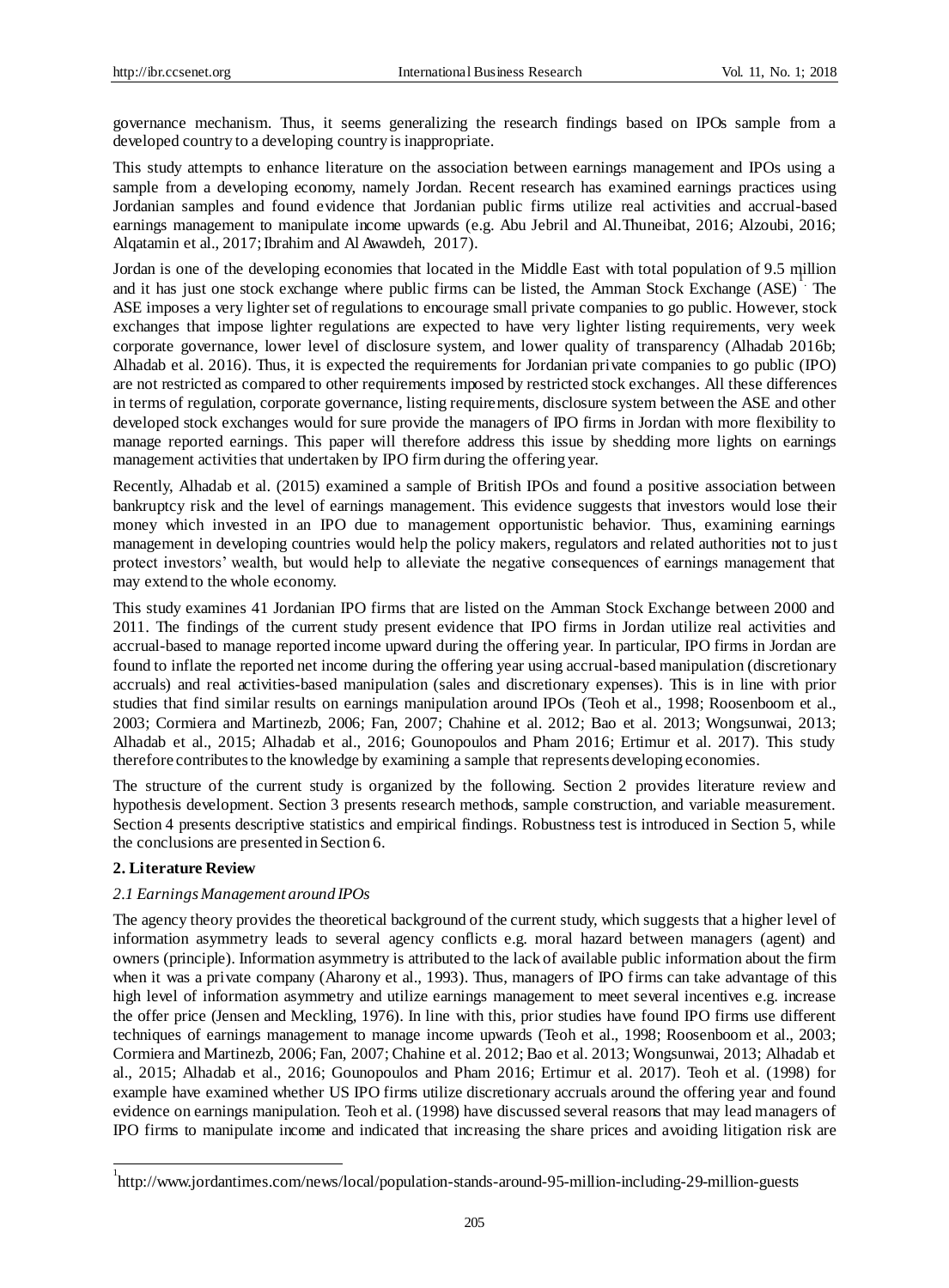considered as strong incentives of earnings management.

Despite this extensive evidence on earnings manipulation, few studies have argued that IPO firms do not manipulate their reported income during the IPO, and that the prior evidence on earnings manipulation around the offering year is attributed to measurement errors of earnings management proxies (e.g., Ball and Shivakumar, 2008; Cecchini et al., 2012). Other studies have pointed out that IPO firms do not manipulate reported income pre the IPO event since the monitoring by audit firms and outside investors is very high and, therefore, earnings management can be detected. More recently, Ertimur et al. (2017) have re-examined the association between earnings management and IPOs using a US sample. They have focused on quarterly data since this would help them to fully capture earnings management activities. Ertimur et al. (2017) have reported that IPO firms inflate their reported income, but just during the offering year. They have indicated that managers are restricted from selling their shares after the IPO until the lock-up period is expired and therefore, managers may manipulate reported income before the expiration date. In particular, Ertimur et al. (2017) have found IPO firms experience a higher level of discretionary accruals pre and during the expiration date's quarter.

A recent study by Gounopoulos and Pham (2016) have followed a different approach by examining the association between having a credit rating and earnings management for IPO firms. While this study confirms prior research on the presence of earnings management during the offering year, it provides unique evidence to the literature. In particular, Gounopoulos and Pham (2016) have found IPO firms which went public while having a credit rating report a lower level of real activities and accrual-based earnings management. Their results suggest that the agencies of credit rating play an effective role to discourage IPO firms from using earnings management. Gounopoulos and Pham (2016) have examined a very large sample of 2,602 IPOs over the period between 1991 and 2011.

Gao et al. (2017) have examined whether institutional investors in China take into consideration the level of real activities and accrual-based earnings management when they evaluate the IPO's offer price. They have found evidence that Chinese IPO firms use real activities and accruals accounting to increase their reported earnings pre the offering year. Gao et al. (2017) have found new evidence that institutional investors do consider earnings management by offering a lower price for the IPO firm that engaged in a higher level of real activities and discretionary accruals pre the IPO. They have examined a Chinese sample consists of 472 IPO firms covers the period from 2010 to 2012.

Further, Nam et al. (2014) have investigated whether the presence of venture capitalists is associated with earnings management during the IPO. They have examined a sample of 160 IPOs over the period 2001-2003 and found IPO firms utilize a higher level of earnings management when they backed by venture capitalists. However, they have found evidence that the presence of prestigious venture capitalists leads to a lower level of earnings management. In other words, prestigious venture capitalists do care about their reputation and therefore paly an effective monitoring role to prevent any earnings management activities undertaken by their backed IPO firms.

#### *2.2 Earnings Management Practices by Jordan Public Firms*

Several studies have found evidence that Jordanian public firms utilize different techniques of earnings management to manipulate income upwards. Abed at al. (2012) for example have studied the association between corporate governance mechanism and earnings management in Jordan. Based on a sample consists of 329 firm-year observations covers the period from 2006 to 2009, Abed at al. (2012) have found that the higher number of directors on the board the lower level of accrual-based earnings management. Their results suggest that public firms with a large board size are effectively monitored by the board and therefore these public firms have less flexibility to utilize earnings management. Further, Hamdan et al. (2013) have investigated whether the characteristics of audit committee impact accrual earnings management using a Jordanian sample consists of 50 industrial public firms. They have found evidence that some of the characteristics of audit committee lead to reduce the use of accrual earnings management.

Alzoubi (2016) in the meanwhile has examined the association between audit quality and earnings management. Using a sample of 86 Jordanian public firms over the period from 2007 to 2010, Alzoubi (2016) has found the quality of audit firms is associated with the use of accrual-based earnings management, suggesting that firms audited by high quality audit firms (Big 4) report a lower level of discretionary accruals. Alqatamin et al. (2017) have explored whether the personal characteristics of CEOs can impact earnings management based on a Jordanian sample of 201 public firms. They have found evidence that overconfidence of CEOs can lead to a higher level of earnings management. Alqatamin et al. (2017) also have found evidence that family firms in Jordan report a higher level of earnings management as compared to non-family firms.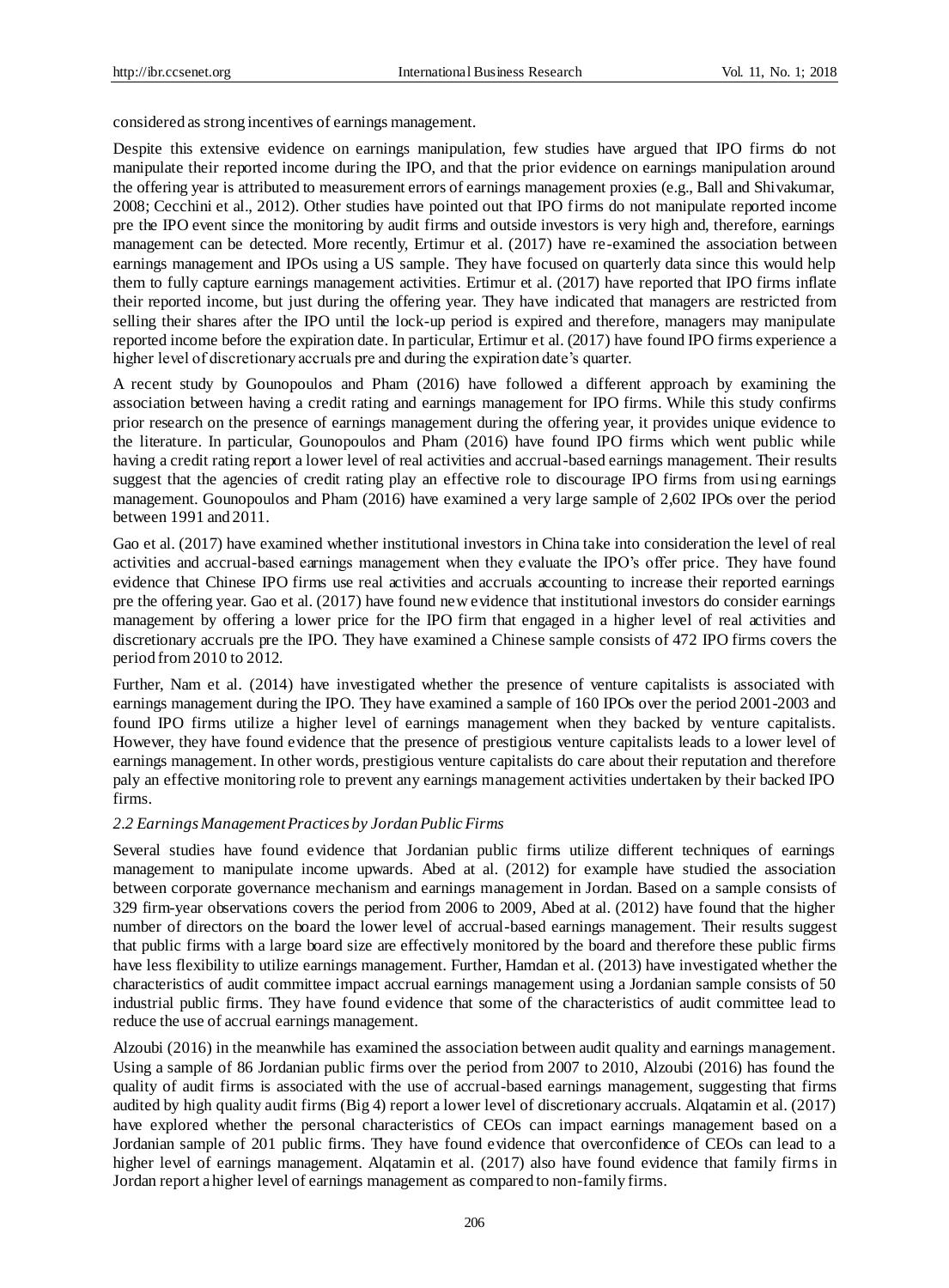In summary, earnings management is widely practiced by Jordanian pubic firms. The regulatory environment of the Amman Stock Exchange as indicated before is not restricted as compared to other developed stock exchanges and, therefore, it is expected that public firms will utilize several techniques of earnings management to meet several incentives.

#### *2.3 Earnings Management around IPOs in Jordan*

Although prior studies have found evidence that Jordanian public firms utilize earnings management to meet several targets (Abed at al., 2012; Hamdan et al., 2013; Abu Jebril and Al.Thuneibat, 2016; Alzoubi, 2016; Alqatamin et al., 2017; Ibrahim and Al Awawdeh, 2017), no studies to date have examined whether IPO firms in Jordan utilize earnings management around the offering year. The IPO is very important change in the firms' life cycle and plays a major role to determine firms' future operations. However, it is well-documented that IPO firms manipulated the reported income during the offering year to meet several motives e.g. increase IPO price, increase the share price, avoiding the risk of litigation, etc (e.g. Teoh et al., 1998; Gramlich and Sorensen, 2004; Alhadab, 2016).

As discussed before, an IPO firm is a firm that switched from being a private firm with a higher level of information asymmetry to a public firm that have to meet several listing and disclosure requirements. To ensure decreasing information asymmetry before going public, developed stock exchanges require the IPO firms to meet very restricted requirements pre the IPO. For example, and as indicated by Alhadab et al. (2016), the Main market of the London Stock Exchange imposed very restricted requirements on IPO firms that consider going public on its exchange e.g., having previous earnings records, meeting a minimum market capitalization, complying with strong corporate governance standards, etc. All these restricted requirements would for sure lead to decrease information asymmetry in the capital market and, therefore, decrease managers' ability to inflate reported income around the offering year.

Unfortunately, the authorities in Jordan are unable to apply such restricted requirements on private Jordanian firms that considering going public on the ASE, notably the majority of public firms are small family business firms. With such case, it is therefore expected that IPO firms in Jordan will utilize several techniques to manage reported income upwards during the offering year. This study will focus on two techniques of earnings management; accrual-based and real activities-based earnings management. Hence, the main hypothesis of this study is as follow:

H1: IPO firms in Jordan report a higher level of accrual and/or real earnings management during the offering year.

#### **3. Research Method**

#### *3.1 Study Population and Sample*

The sample of this study includes all IPO events that took place in Jordan between 2000 and 2011. The sample starts in 2000 as this earliest date that IPOs data are available to the public by the ASE. The ending period for the sample is 2011 as after this date there is no any IPOs activities in the market. Following prior studies, the sample of this study excludes all financial and insurance IPO firms since the standards of financial reporting and disclosure system for these firms are different from other service and industrial firms (e.g. Chang et al. 2010; Lee and Masulis, 2011; Alhadab 2016b; Alhadab and Tahat, 2016). The Amman Stock Exchange (ASE) website is used to download all financial data about the IPOs sample. The annual reports are used to collect any missing financial variables (e.g. total assets, sales, etc) and data related to the audit firms (e.g. name of audit firms, audit tenure, etc). While data related to the IPOs e.g. the offer price, number of shares offered, name of underwriters and other related data are collected from annual reports of the ASE.

Further, and as a standard process of estimating earnings management for IPO firms, the analysis should be first started with estimating earnings management to all non-IPO public firms (the control sample) over the same sample period. Thus, all financial data for the control sample are collected from the ASE website as well. After completing the data collection process, which requires the IPO firm to have all necessary data for the analysis in order to be included into the sample, the final sample of this study consists of 41 IPO firms that listed on the ASE between 2000 and 2011.

#### *3.2 Measurement of Variables*

#### 3.2.1 Accrual Earnings Management

Consistent with prior studies (e.g. Bao et al. 2013; Gounopoulos and Pham 2016; Ertimur et al. 2017) that examines earnings management around IPOs, discretionary accruals are employed by the current study as the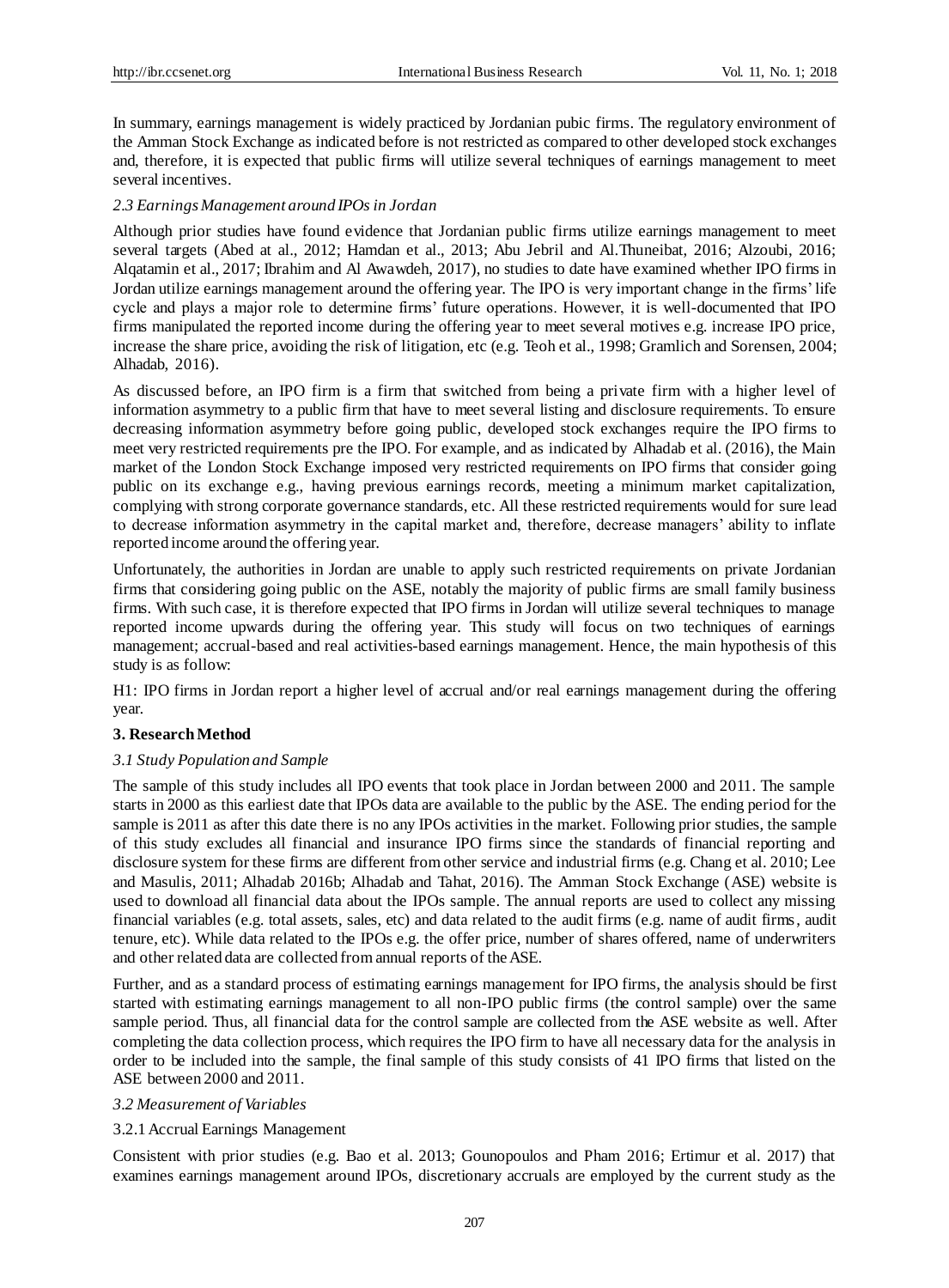main measure of accrual-based earnings management. For the estimation process, this study applies the corrected model of Jones (1991) as suggested by Dechow et al. (1995) to estimate normal accruals. Then, discretionary accruals are computed as the difference between actual total accruals and the estimated normal accruals. Following Alhadab 2015 and Alhadab et al. 2015, the normal accruals are first estimated for the control sample (all non-IPO firms). Then, the estimated coefficients are used to estimate normal accruals for the IPO firms. This approach is used to control for economics factors that may affect the estimation of discretionary accruals (Kasznik, 1999; Alhadab, 2016b). The following cross-sectional OLS regression is used to estimate normal accruals for the control sample (all non-IPO firms) for each industry-year category that has at least six observations (Rosner, 2003; Athanasakou et al., 2009; Alhadab et al., 2015).

$$
\frac{TA_{i\mu}}{ASSETS_{i\mu-1}} = a_0 + \beta_1 \frac{1}{ASSETS_{i\mu-1}} + \beta_2 \frac{ASALES_{i\mu}}{ASSETS_{i\mu-1}} + \beta_3 \frac{PPE_{i\mu}}{ASSETS_{i\mu-1}} + \varepsilon
$$
(1)

Where *TA* is total accruals that is computed as earnings minus operating cash flows, *ASSETSt-1* is total assets at the beginning of the year, ∆*SALES* is the change in sales over two years, and *PPE* is the gross property, plant and equipment. To avoid Heteroscedasticity all variables are scaled by lagged total assets

Then, the estimated coefficients as computed in equation (1) are used to compute the normal accruals for the IPO firms in each industry and year as follows.

$$
NA_{i\mu} = \hat{a}_0 + \hat{\beta}_1 \frac{1}{\mathcal{A}SSETS_{i\mu - 1}} + \hat{\beta}_2 \frac{\mathcal{A}SALES_{i\mu} - \mathcal{A}REC_{i\mu}}{\mathcal{A}SSETS_{i\mu - 1}} + \hat{\beta}_3 \frac{PPE_{i\mu}}{\mathcal{A}SSETS_{i\mu - 1i}} \tag{2}
$$

Where ∆ *REC<sub>it</sub>* is the change in receivables over two years. Discretionary accruals (*DA*) are computed as the difference between actual total accruals and the estimated normal accruals.

#### 3.2.2 Real Earnings Management

Following Roychowdhury (2006), Gounopoulos and Pham (2016) and Ertimur et al. (2017), this study examines two widely used proxies of real earnings management activities; abnormal level of cash flows from operations (*ABNCFO*) that result from sales-based manipulation and abnormal level of discretionary expenses (*ABNDEXP*) that result from cutting discretionary expenses. As discussed by Roychowdhury (2006) and Alhadab et al. 2016), the first activity is sales-based manipulation that aims to increase sales in the current period by offering more price discounts and/or more lenient credit terms. The second activity is used to increase reported income by reducing discretionary expenses (selling, research and development and advertising expenses).<sup>2</sup>

Similar to discretionary accrual estimation process, this study estimates first the normal level of real earnings management activities for the control sample (all non-IPO firms) using Roychowdhury (2006) models. Then, the estimated coefficients are used to estimate normal activities for the IPO firms. Hence, this study follows prior research (Gounopoulos and Pham 2016; Ertimur et al. 2017) and uses cross-sectional OLS regressions to estimate the normal activities for the control sample (all non-IPO firms) for each industry-year category that has at least six observations (Rosner, 2003; Athanasakou et al., 2009; Alhadab et al., 2015). The models are as follows.

$$
\frac{CFO_{ij}}{ASSETS_{ij-1}} = a_0 + \beta_1 \frac{1}{ASSETS_{ij-1}} + \beta_2 \frac{SALES_{ij}}{ASSETS_{ij-1}} + \beta_3 \frac{ASALES_{ij}}{ASSETS_{ij-1}} + \varepsilon
$$
(3)

$$
\frac{DISX_{ij}}{ASSETS_{ij-1}} = a_0 + \beta_1 \frac{1}{ASSETS_{ij-1}} + \beta_2 \frac{SALES_{ij-1}}{ASSETS_{ij-1}} + \varepsilon
$$
\n(4)

where  $CFO_{i,t}$  is cash flows from operations, *SALES*  $_{i,t}$  is sales in the current year, and *SALES*  $_{i,t}$  is sales in the previous year, *DISX<sub>it</sub>* is the sum of R&D, SG&A, and advertising expenses in the current year. The estimated coefficients as computed in equations 3 and 4 are used to compute the normal activities of operating cash flows and discretionary expenses for the IPO firms in each industry and year. Then, the abnormal level of cash flows from operations is calculated as the actual level of operating cash flows minus the normal estimated level. While

<sup>&</sup>lt;sup>2</sup><br><sup>2</sup>This study does not examine production costs-based manipulation since this activity is mainly used by manufacturing firms (Roychowdhury, 2006; Alhadab et al. 2015). The manufacturing firms represent very low percentage of the population of this sample.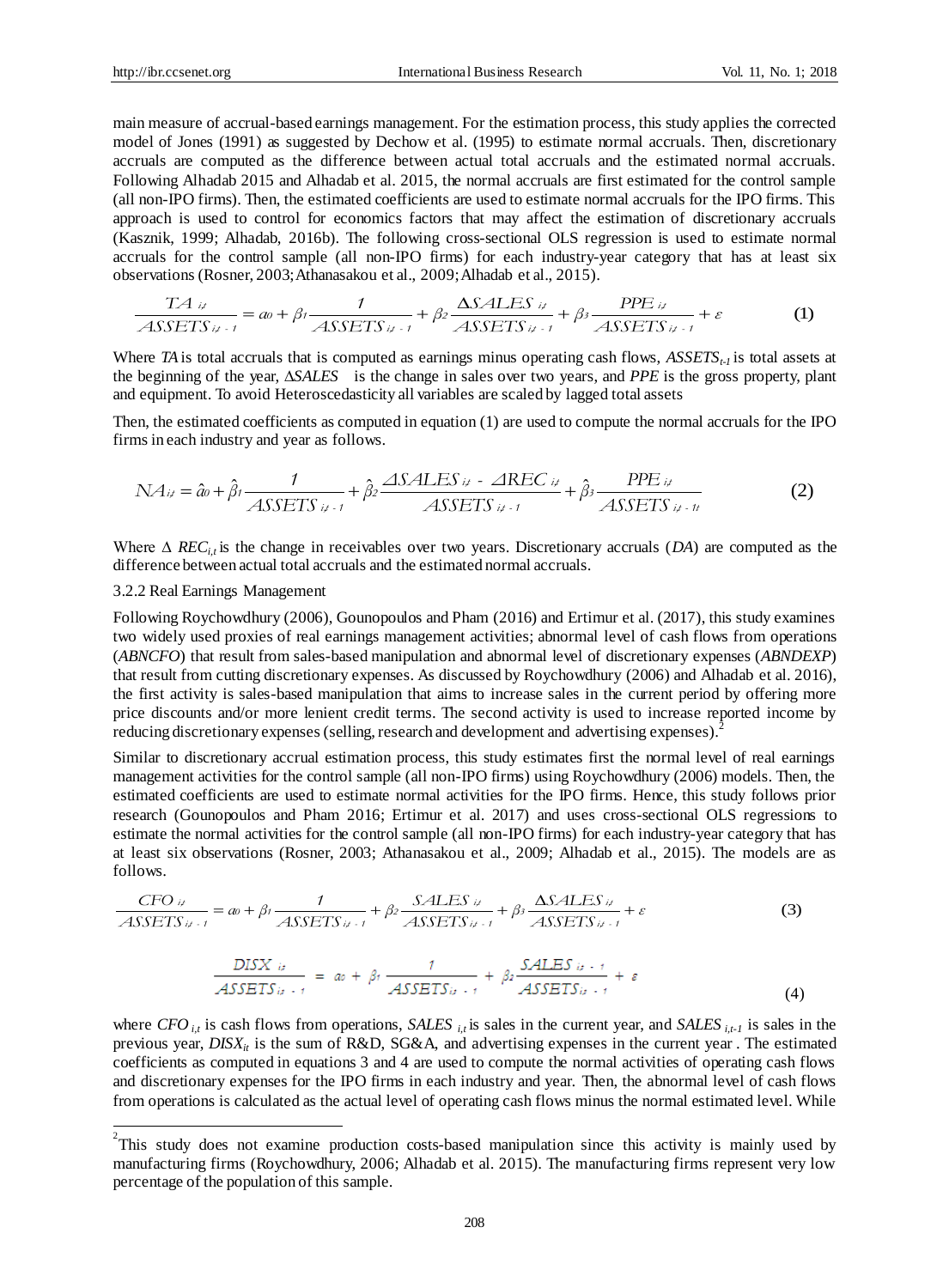the abnormal discretionary expenses are computed as the difference between actual discretionary expenses and the normal estimated level.

To examine the overall effect of real earnings management, this study follows recent research (Cohen and Zarowin 2010; Chi et al. 2011; Alhadab et al. 2015) and computes an aggregated measure of real activities-based earnings management (*REM*); that is calculated as the sum of abnormal level of cash flows from operations and abnormal level of discretionary expenses. Both abnormal level of cash flows from operations and abnormal level of discretionary expenses are multiplied by minus on to have consistent interpretation in terms of income-increasing.

#### *3.3 Empirical Model*

To examine whether IPO firms in Jordan utilize accrual and real earnings management during the offering year, this study follows Ball and Shivakumar (2008) and uses an empirical model for a pooled sample of IPO firms (the IPO sample) and all non-IPO firms (the control sample) over the sample period. The model is as follows.

$$
EM_{it} = a_0 + \beta_1 \text{ IPO}_{it} + \beta_2 \text{SIZE}_{it} + \beta_3 \text{ BIG4}_{it} + \beta_4 \text{ RO4}_{it} + \beta_5 \text{ LOS5}_{it}
$$

$$
+ \beta_6 \text{ LEV}_{it} + \beta_7 \text{ BM}_{it} + \text{IND} + \text{Year} + \varepsilon_{it}
$$
(5)

The dependent variable is a proxy of the absolute values of real activities and accrual-based earnings management measures (*EM*) as follows; discretionary accruals (*DA*), abnormal level of cash flows from operations (*ABNCFO*), abnormal level of discretionary expenses (*ABNDEXP*); and the aggregated measure of real activities-based earnings management (*REM*). The main explanatory variable of interest is the IPO dummy variable (*IPO*); which equals 1 if the firm is an IPO and zero otherwise. If the IPO firms report a higher level of real activities and discretionary accruals during the offering year, then it is expected to find a positive and significant coefficient on the IPO dummy (*IPO)*.

The model also includes a set of control variables that impacts accrual and real earnings management. Starting with the size effect *(SIZE)*, the model includes the natural logarithm of total assets as a proxy of firm size. Prior research has reported mixed evidence for the effect of size on earnings management. On the one hand, Jensen and Meckling (1976) have pointed out that large firms have many agency conflicts and complex operations that would motivate the use of earnings management. On the other hand, Meek et al. (2007) and Kohlbeck and Mayhew (2017) have indicated that large firms are expected to find it hard to manage earnings because they usually use very good accounting system and monitored by an efficient governance mechanism. Given this mixed evidence, no prediction is made on the association between size and earnings management.

The quality of audit firms is found to be a significant determinant of using both accrual and real earnings management. In particular, prior research has found evinced that high quality audit firms play an effective role to constrain the use of accrual earnings management. But as a result for this monitoring on accruals manipulation, managers are found to switch to use more real earnings management (Cohen and Zarowin 2010; Chi et al. 2011; Alhadab 2016a). Thus, the model includes a control for audit quality (*BIG4*) that is a dummy variable equals 1 if the auditor from the big four audit firms and zero otherwise.

The model also controls for profitability, financial leverage and growth opportunities by adding return on assets (*ROA*), a loss dummy (*LOSS*), financial leverage ratio (*LEV*), and book to market ratio (*BM*). *ROA* is defined as net income divided by total assets, *LOSS* is a dummy variable equals 1 if the firm reports losses and zero otherwise, *LEV* is calculated as total debt divided by total assets, and *BM* is calculated as book value of equity divided by market value of equity. Similar to the size, mixed evidence is reported on the association between profitability, financial leverage, growth proxies and earnings management. This is due to the fact that these variables are highly correlated with earnings management measures, and the later are likely to be estimated with errors (e.g. Alhadab et al. 2016). Thus, no prediction is made on the direction of the relationships. Finally, controls for industry (*IND*) and time (*Year*) effects are added into the model.

#### **4. Findings**

#### *4.1 Descriptive Statistics*

Table 1 reports the descriptive statistics and shows that IPO firms report a higher level of real activities and discretionary accruals during the offering year. In particular, Table 1 shows the median values of *DA*, *ABNCFO*, *ABNDEXP*, and *REM* are 0.004, 0.024, 0.012, and 0.010, respectively. The median values of real and accrual earnings management proxies are greater than the mean values; which indicates these variable are negatively skewed. Table 1 also shows that just around ten percent of the IPO sample are audited by high quality audit firms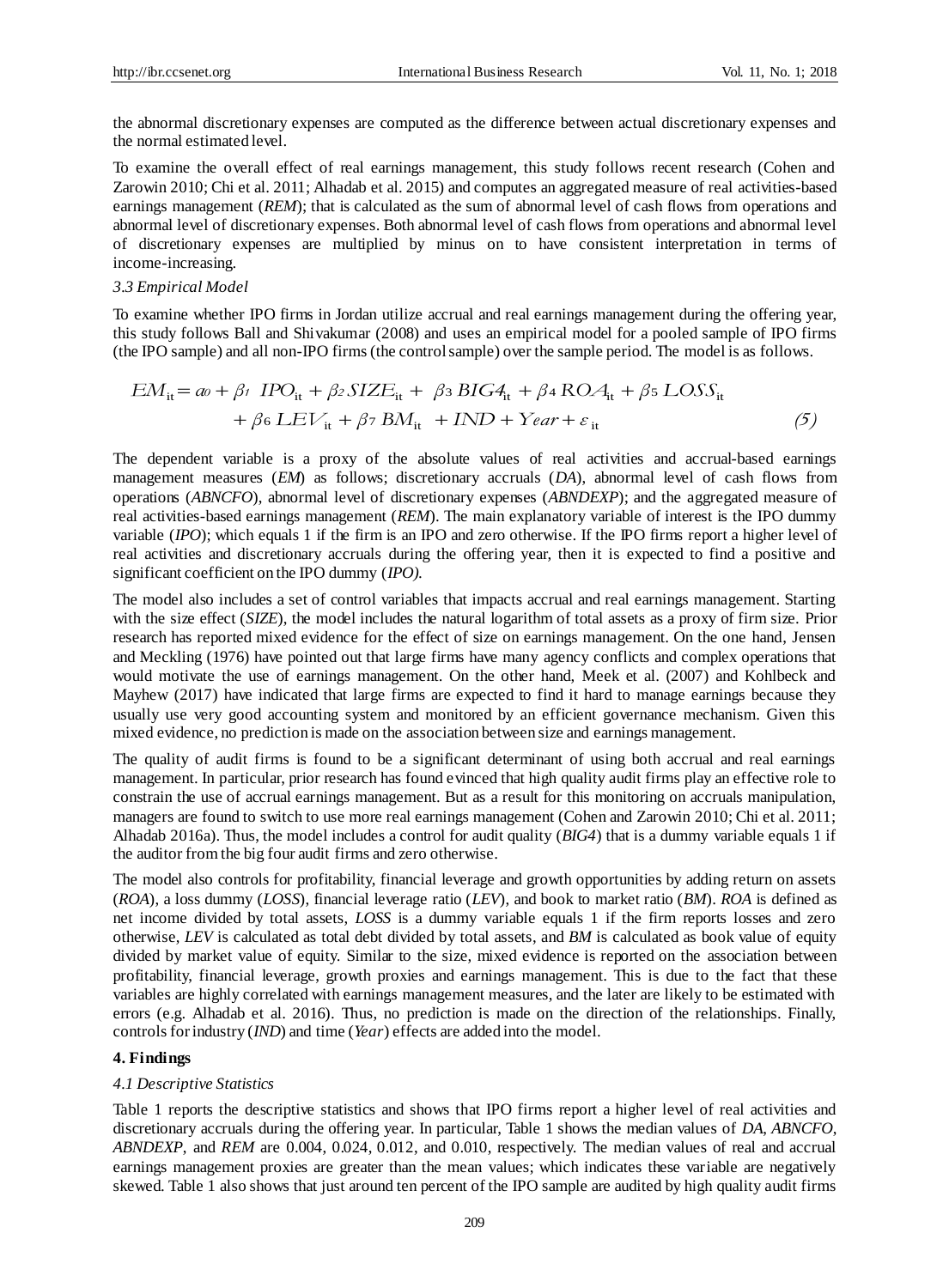*N* 41

| Mean     | Median | S.D    | Min                                                                       | Max                                                                                                               |
|----------|--------|--------|---------------------------------------------------------------------------|-------------------------------------------------------------------------------------------------------------------|
| $-0.038$ | 0.004  | 0.272  | $-1.328$                                                                  | 0.337                                                                                                             |
| 0.006    | 0.024  | 0.165  | $-0.452$                                                                  | 0.337                                                                                                             |
| $-0.024$ | 0.012  | 0.097  | $-0.422$                                                                  | 0.073                                                                                                             |
| $-0.018$ | 0.010  | 0.211  | $-0.656$                                                                  | 0.410                                                                                                             |
| 16.603   | 16.409 | 1.467  | 14.180                                                                    | 20.987                                                                                                            |
| 0.098    | 0.000  | 0.300  | 0.000                                                                     | 1.000                                                                                                             |
| $-0.173$ | 1.100  | 11.287 | $-49.690$                                                                 | 20.910                                                                                                            |
| 0.366    | 0.000  | 0.488  | 0.000                                                                     | 1.000                                                                                                             |
|          |        |        | Table 1. Descriptive statistics for IPOs sample over the period 2000-2011 | finds that IPO firms audited by low quality audit firms report a higher level of earnings management (Chen et al. |

(*BIG4*) and approximately 36 percent of the sample firms report losses (*LOSS*) during the IPO. Prior research

This table presents descriptive statistics for the IPOs sample over the period from 2000 to 2011. All variables are defined earlier in section 3.

*LEV* 0.087 0.025 0.129 0.000 0.475 *BM* 0.747 0.445 0.783 0.004 3.134

Table 2 presents the time distribution of IPO firms over the period from 2000 to 2011. Table 2 shows that years 2000 and 2003 experience the greatest number of IPOs with 14 IPOs each, while other years show similar IPOs frequency with a range from one IPO in both 2010 and 2011 to four IPOs in 2005. The dot-come bubble occurred in 2000 and therefore this may explain the increased IPOs around this period.

| Year         | Freq   | %     |
|--------------|--------|-------|
| 2000         | 14     | 34.15 |
| 2003         | 14     | 34.15 |
| 2004         | ◠<br>∠ | 4.88  |
| 2005         | 4      | 9.76  |
| 2008         | ◠      | 7.32  |
| 2009         |        | 4.88  |
| 2010         |        | 2.44  |
| 2011         |        | 2.44  |
| <b>Total</b> | 41     | 100   |

Table 2. Time distribution of for IPOs sample over the period 2000-2011

This table presents the time distribution of for IPOs sample over the period 2000-2011.

Table 3 presents the industry distribution of IPO firms over the period from 2000 to 2011. Table 3 shows that services industry accounts for 17 percent of the sample IPOs, while the frequency of IPOs in other industries is within the range from 2.44 percent to 9.76 percent.

Table 3. Industry distribution of for IPOs sample over the period 2000-2011

| Industry                 | $2$ -digit SIC | Freq | $\frac{0}{0}$ |
|--------------------------|----------------|------|---------------|
| Constructions            | 11             |      | 4.88          |
| Food products            | 12             |      | 12.2          |
| Mining                   | 13             |      | 9.76          |
| Paper and paper products | 14             |      | 2.44          |
| Chemicals products       | 15             |      | 2.44          |
| Pharmaceutical           | 16             |      | 2.44          |
| Electronic equipment     | 17             |      | 2.44          |
| Hospitality              | 21             |      | 12.2          |
| Healthcare               | 22             |      | 7.32          |
| Education                | 23             |      | 7.32          |
| Computer equipment       | 24             |      | 9.76          |
| Services industry        | 25             |      | 17.07         |
| Transportation           | 27             |      | 2.44          |
| Media industry           | 31             |      | 7.32          |
| <b>Total</b>             |                | 41   | 100           |

This table presents the Industry distribution of for IPOs sample over the period 2000-2011

Table 4 presents the correlation matrix for all variables included in the analysis. Starting with discretionary accruals, Table 4 shows that DA is positively correlated with ABNCFO and REM. This suggests that accrual and real earnings management are both complementary techniques used by IPO firms to manage reported earnings upwards. While for sales-based manipulation, Table 4 shows that ABNCFO is positively correlated with REM.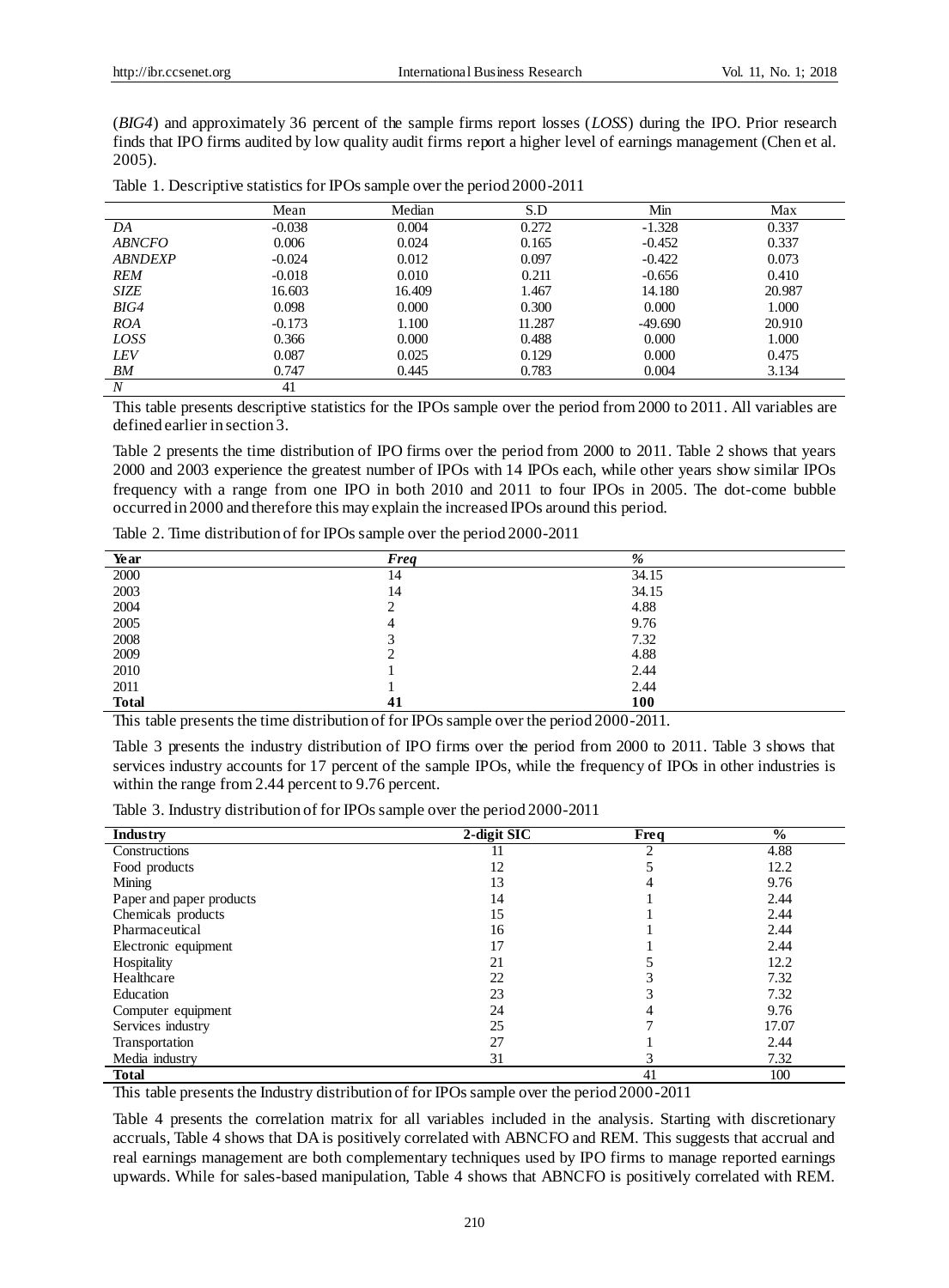In terms of discretionary expense-based manipulation, Table 4 shows evidence that ABNDEXP is positively correlated with REM. Table 4 also reports the correlation for the aggregated measure of real activities-based earnings management and shows that REM is positively correlated with financial leverage (LEV), suggesting that IPO firms with a higher debt ratio engage in a higher level of real earnings management.

| Table 4. Correlations matrix for all variables included in the analysis |  |
|-------------------------------------------------------------------------|--|
|-------------------------------------------------------------------------|--|

|                | DA                   | <b>ABNCFO</b> | <i><b>ABNDEXP</b></i> | <b>REM</b>        | <b>SIZE</b> | BIG4     | <b>ROA</b>            | LOSS   | LEV   | BМ |
|----------------|----------------------|---------------|-----------------------|-------------------|-------------|----------|-----------------------|--------|-------|----|
| DA             |                      |               |                       |                   |             |          |                       |        |       |    |
| <b>ABNCFO</b>  | $0.654$ <sup>*</sup> |               |                       |                   |             |          |                       |        |       |    |
| <b>ABNDEXP</b> | $-0.0756$            | 0.212         |                       |                   |             |          |                       |        |       |    |
| <b>REM</b>     | $0.482$ **           | $0.889***$    | $0.635***$            |                   |             |          |                       |        |       |    |
| SIZE           | 0.150                | 0.0579        | 0.211                 | 0.144             |             |          |                       |        |       |    |
| BIG4           | 0.347                | 0.258         | 0.167                 | 0.282             | 0.133       |          |                       |        |       |    |
| <b>ROA</b>     | 0.0340               | $-0.0286$     | $-0.183$              | $-0.108$          | 0.342       | $-0.116$ |                       |        |       |    |
| LOSS           | 0.181                | 0.126         | 0.284                 | 0.232             | 0.0950      | 0.177    | $-0.603$ <sup>*</sup> |        |       |    |
| <b>LEV</b>     | 0.271                | 0.329         | 0.270                 | $0.386^{\degree}$ | 0.138       | 0.325    | $-0.140$              | 0.0691 |       |    |
| BM             | $0.403$ <sup>*</sup> | 0.240         | 0.120                 | 0.246             | 0.0314      | 0.163    | $-0.168$              | 0.292  | 0.352 |    |

This table presents Pearson correlation matrix for all variables included in the analysis. Significant at: \*10, \* \*5 and \* \* \*1 percent levels. All variables are defined earlier in section 3.

#### *4.2 Empirical Results*

#### 4.2.1 Accrual Earnings Management around IPOs

Table 5 reports the results whether IPO firms in Jordan use accrual earnings management to manage earnings upwards during the offering year. Column 1 of Table 5 reports the results and shows evidence on accrual-based manipulation. In particular, Column 1 of Table 5 shows the coefficient on *IPO* is positive (0.084) and statistically significant at one percent level. This evidence is consistent with the main hypothesis of this study that IPO firms in Jordan report a higher level of accrual earnings management during the offering year. Further, this evidence is consistent with prior studies that find IPO firms use accrual-based earnings management during the offering year to inflate reported earnings (Alhadab, 2015; Ertimur et al., 2017).

#### 4.2.2 Real Earnings Management around IPOs

Columns 2, 3 and 4 of Table 5 present the results on real earnings management around IPOs. Column 2 of Table 5 reports the results on sales-based manipulation and shows that IPO firms manipulate their sales to inflate reported earnings. In particular, Column 2 of Table 5 shows the coefficient on *IPO* is positive (0.054) and statistically significant at five percent level. This evidence also confirms the main hypothesis of this study that IPO firms in Jordan report a higher level of real earnings management via sales-based manipulation during the IPO. Similar evidence is reported by prior research for sales based-manipulation using a developed context e.g. UK IPOs (Alhadab et al., 2015) and US IPOs (Wongsunwai, 2013).

Column 3 of Table 5 reports the results on discretionary-based manipulation and shows similar finding that IPO firms in Jordan cut their discretionary expenses to increase reported earnings. As can be seen from column 3 of Table 5 that the coefficient on *IPO* is positive (0.028) and statistically significant at five percent level. This evidence also confirms the main hypothesis of this study that IPO firms in Jordan report a higher level of real earnings management via discretionary expenses-based manipulation during the offering year. Gounopoulos and Pham (2016) find IPO firms reduce their discretionary expenses to manage reported earnings.

The results on the association between the aggregated measure of real activities and IPOs are presented in column 4 of Table 5. The reported results show similar finding that IPO firms in Jordan report a higher level of real earnings management via the aggregated measure during the offering year. In particular, column 4 of Table 5 shows the coefficient on *IPO* is positive (0.068) and statistically significant at five percent level. This evidence is also consistent the main hypothesis of this study that IPO firms in Jordan report a higher level of real earnings management during the IPO. Prior accounting research has found similar finding that IPO firms report a higher level of real earnings management via the aggregated measure during the IPO (e.g. Alhadab et al. 2016).

In summary, the results reported in Table 5 provide the first evidence to literature that IPO firms in Jordan manage their reported earnings during the offering year using both accrual and real earnings management. This evidence is also consistent with the main hypothesis of this study. Thus, using real activities and accrual-based earnings management to inflate reported income during the offering year is widely used practice not just in developed countries e.g. US and UK, but also in developing countries like Jordan.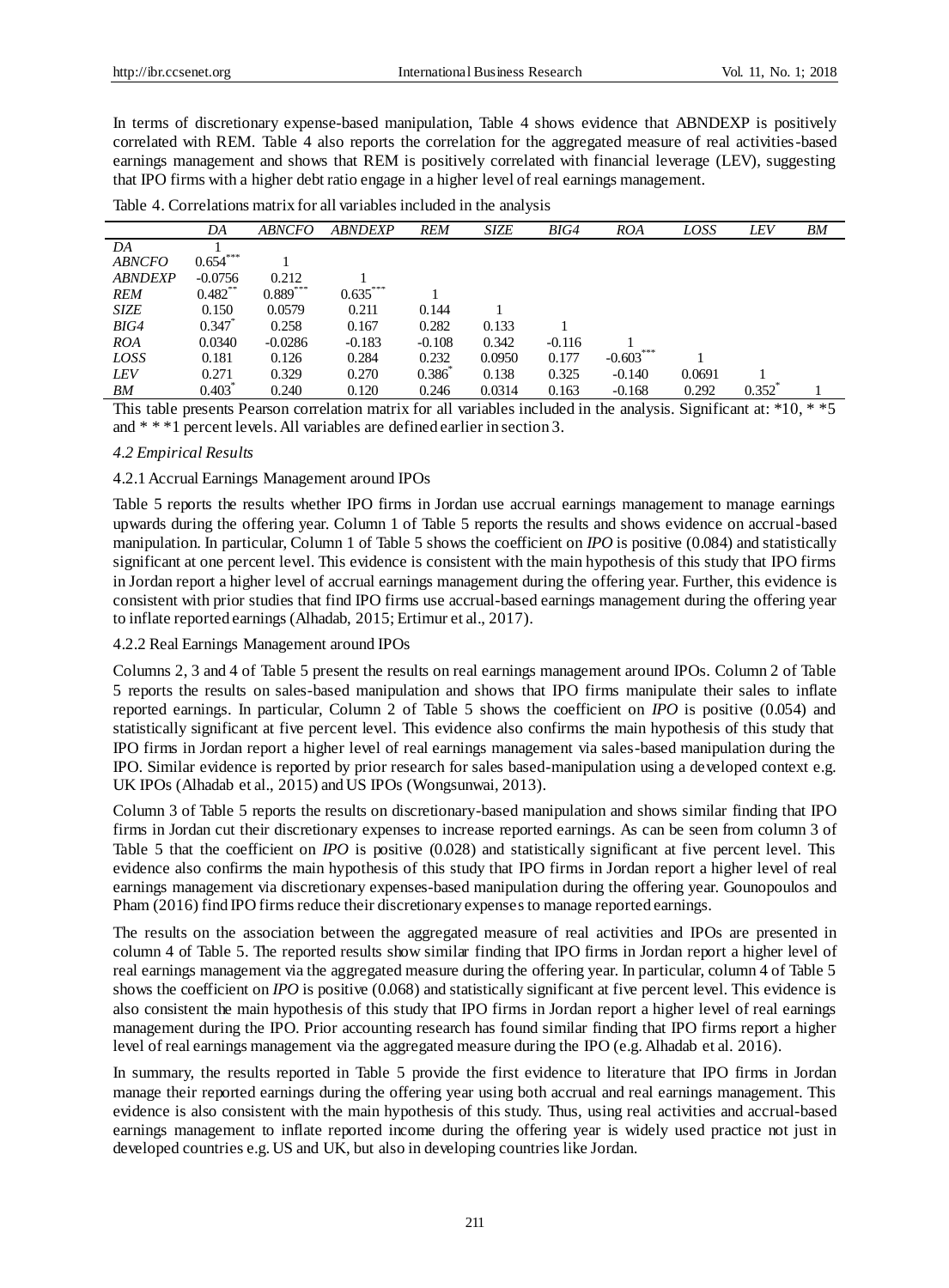|                          | Column 1   | Column 2      | Column 3       | Column 4   |
|--------------------------|------------|---------------|----------------|------------|
|                          | DA         | <b>ABNCFO</b> | <b>ABNDEXP</b> | <b>REM</b> |
| Constant                 | $0.075*$   | $0.108*$      | $0.098***$     | $0.143**$  |
|                          | (1.685)    | (1.680)       | (3.612)        | (2.110)    |
| IPO                      | $0.084***$ | $0.054**$     | $0.028**$      | $0.068**$  |
|                          | (3.712)    | (2.529)       | (2.161)        | (2.420)    |
| <b>SIZE</b>              | $-0.002$   | $-0.004$      | $-0.003**$     | $-0.005$   |
|                          | $(-0.940)$ | $(-0.925)$    | $(-2.106)$     | $(-1.192)$ |
| BIG4                     | 0.002      | $-0.016$      | 0.005          | $-0.006$   |
|                          | (0.189)    | $(-1.352)$    | (0.853)        | $(-0.489)$ |
| <b>ROA</b>               | 0.001      | 0.001         | 0.000          | 0.001      |
|                          | (0.846)    | (1.071)       | (1.343)        | (1.056)    |
| LOSS                     | $0.027**$  | 0.008         | 0.001          | $-0.003$   |
|                          | (2.308)    | (0.532)       | (0.128)        | $(-0.175)$ |
| <b>LEV</b>               | $-0.028$   | 0.003         | $-0.020*$      | $-0.002$   |
|                          | $(-1.542)$ | (0.055)       | $(-1.843)$     | $(-0.033)$ |
| BM                       | $-0.001$   | 0.003         | 0.000          | 0.004      |
|                          | $(-1.025)$ | (0.862)       | (0.828)        | (0.980)    |
| Industry dummies         | Yes        | Yes           | Yes            | Yes        |
| Year dummies             | Yes        | Yes           | Yes            | Yes        |
| Total observations       | 444        | 453           | 453            | 453        |
| <b>IPOs</b> observations | 41         | 41            | 41             | 41         |
| R-squared                | 0.248      | 0.148         | 0.269          | 0.158      |
| Adj. R-squared           | 0.184      | 0.077         | 0.207          | 0.087      |

#### Table 5. The association between accrual and real earnings management and IPOs

This table reports the results whether IPO firms in Jordan use accrual and real earnings management to manage reported earnings during the offering year. Discretionary accruals are estimated using the corrected version of Jones (1991) model as suggested by Dechow et al. (1995). Real activities measures (*ABNCFO* and *ABNDEXP*) are estimated using Roychowdhury (2006) model. Industry and year effects are controlled across all models. \*\*\*, \*\* and \*, represent significance at the one percent, five percent, and ten percent levels, respectively. T-statistics appeared in parentheses and based on robust standard errors. All variables are defined earlier in section 3.

#### **5. Robustness Test**

For robustness this study follows Ball and Shivakumar (2008) and estimates discretionary accruals using the piecewise linear variant of the Jones (1991) model. The estimation approach of Ball and Shivakumar (2008) is similar to the estimation process of discretionary accruals; which is explained in Section 3.2.1. The one main difference is the variables that included into the model. Thus, the following cross-sectional OLS regression as suggested by Ball and Shivakumar (2008) is used to estimate normal accruals for all non-IPO firms for each industry-year category that has at least six observations (Rosner, 2003; Athanasakou et al., 2009; Alhadab et al., 2015).

$$
TA_{i,t} = \alpha_0 + \beta_1 \Delta SALES_{i,t} + \beta_2 PPE_{i,t} + \beta_3 CFO_{i,t} + \beta_4 DCFO_{i,t} + \beta_5 DCFO_{i,t} * CFO_{i,t} + \varepsilon_{i,t}
$$
(6)

Where *TA* is total accruals computed as earnings minus operating cash flows, ∆*SALES* is the change in sales over two years, *PPE* is the gross value of property, plant and equipment, *CFOi,t* is operating cash flows, *DCFOi,t* is a dummy variable that equals 1 if firms report negative operating cash flows and zero otherwise. All variables are divided by lagged total assets to avoid Heteroscedasticity.

The estimated coefficients as computed in equation (6) are used to compute the normal accruals for IPO firms in each industry and year as follows.

$$
NA_{i,t} = \hat{\alpha}_0 + \hat{\beta}_1 \Delta SALES_{i,t} + \hat{\beta}_2 PPE_{i,t} + \hat{\beta}_3 CFO_{i,t} + \hat{\beta}_4 DCFO_{i,t} + \hat{\beta}_5 DCFO_{i,t} * CFO_{i,t}
$$
 (7)

Discretionary accruals (*DA*) are computed as the difference between actual total accruals and the estimated level of normal accruals.

Table I in the Appendix presents the result on the association between accrual earnings management that is estimated using the model of Ball and Shivakumar (2008) and IPOs. Table I in the Appendix reports similar evidence to the results reported in Table 5 that IPO firms in Jordan utilize accrual earnings management during the offering year to manipulate reported income upwards. In particular, Table I in the Appendix shows that the coefficient on *IPO* is positive (0.048) and statistically significant at one percent level. Thus, the findings of this study are robust using several models to estimate discretionary accruals.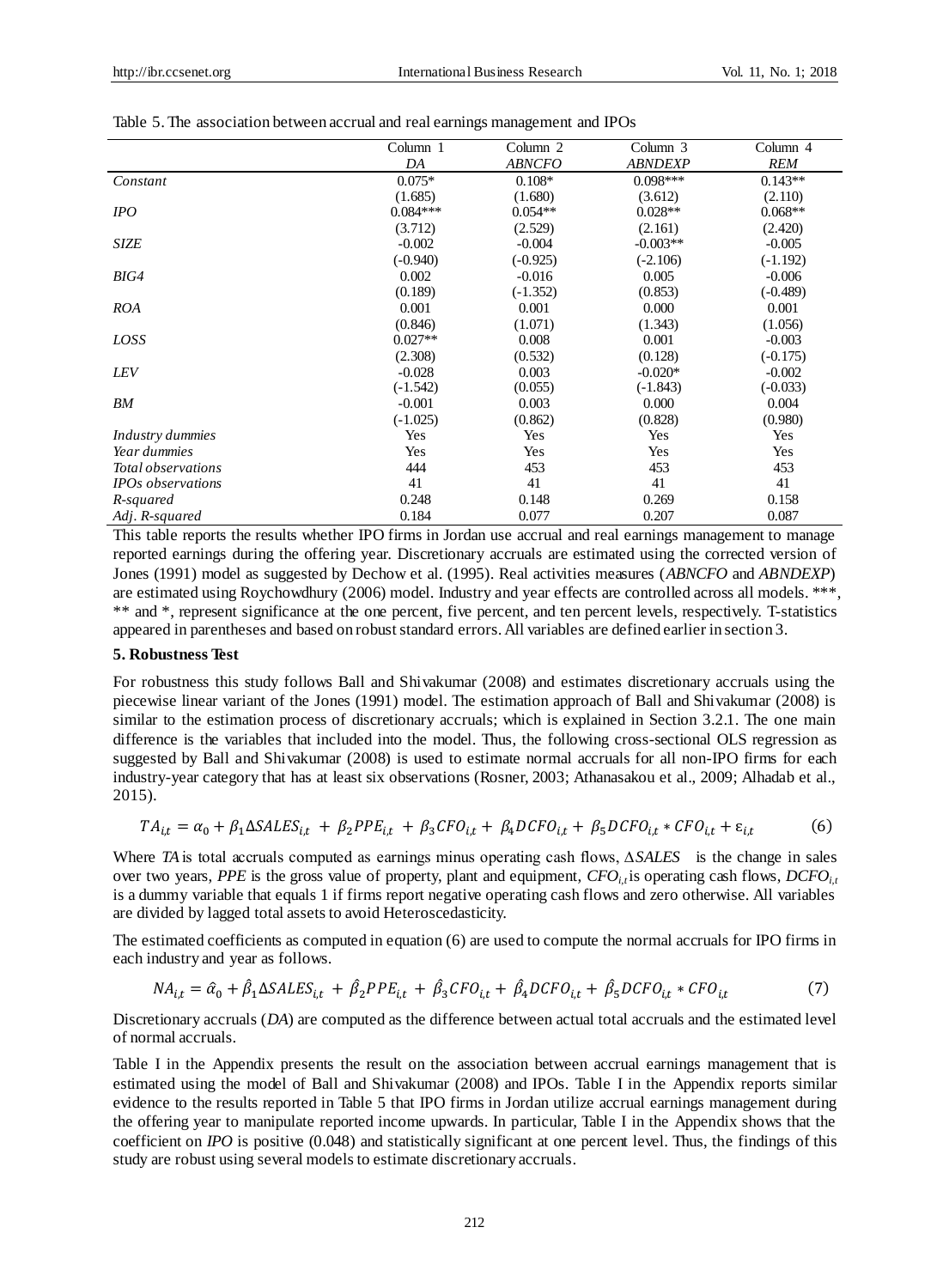#### **6. Conclusions**

This study examines whether IPO firms in Jordan use real activities and accrual-based earnings management to manipulate income during the offering year. Based on a Jordanian sample of 41 IPOs that took place between 2000 and 2011, the findings of this study provide the first evidence to the literature that IPO firms in Jordan utilize real activities and accrual earnings management to inflate reported income during the offering year. In particular, the findings of this study show that Jordanian IPO firms report during the offering year a higher level of accruals-based, sales-based, discretionary expenses-based, and the aggregated measure of real activities-based earnings management.

This study contributes to the knowledge through several aspects. First, it provides new evidence on earnings management based on a developing IPOs context. Prior research has mainly focused on earnings management around IPOs in developed countries e.g. UK and US. Hence, the findings of current study can be generalized to other developing countries that have stock exchanges with similar characteristics to the Amman Stock Exchange. Second, this study sheds more light on earnings management activities by IPO firms in Jordan. In particular, the findings show that both accrual and real earnings management are complementary used to manipulate income in Jordan. Prior research has extensively examined accrual earnings management in Jordan (e.g. Abu Jebril and Al.Thuneibat, 2016; Alzoubi, 2016; Alqatamin et al., 2017; Ibrahim and Al Awawdeh, 2017), but just very few research has explored real activities. Third, this study provides a new avenue for future research in Jordan to explore further topics related to IPOs, a research area that has not received much attention by prior research as compared to other developed context.

The findings of this study also present very important implications for policy makers, regulators, and other authorities in Jordan about the presence of earnings management around IPOs. It is well-researched that accrual and real earnings management during the IPO can lead to sever negative consequences not just for the IPO firm, but also for its stakeholders. Alhadab et al. (2015) find a positive association between bankruptcy risk and the level of earnings management for a sample of British IPOs. Thus, the Amman Stock Exchange and the Jordan Securities Commission should work together to reform the regulations that related to IPO firms. For example, these reforms should consider imposing new requirements on IPO firms before they can go public that include but not limited to a previous earnings record, complying with an effective corporate governance mechanism, audited by high quality audit firms, providing full disclosure on their operations. Imposing such restricted requirements would for sure prevent the use of earnings management and protect firm's stakeholders.

#### **Acknowledgment**

This research project received financial supported from Al al-Bayt University/ Decision 2016/2015/5. Dr. Mohammad Alhadab is grateful for the financial support for this project that received from Al al-Bayt University/Deanship of Academic Research. Also, Dr. Alhadab is grateful for Ayat Al-Bairuti and Alaa Suliaman for their assistance in collecting the IPOs data.

#### **References**

- Abed, S., Al-Attar, A., & Suwaidan, M. (2012). Corporate governance and earnings management: Jordanian evidence. *International Business Research, 5*(1), 216-221.
- Abu Jebril, A. Y., & Al.Thuneibat, A. (2016). The impact of internal audit on earnings management in the industrial companies listed in Amman Stock Exchange. *Jordan Journal of Business Administration, 12*(4), 789-811. https://doi.org/10.12816/0034969
- Aharony, J., Lin, C. J., & Loeb, M. P. (1993). Initial Public Offerings, accounting choices, and earnings management. *Contemporary Accounting Research, 10*(1), 61-81. https://doi.org/10.1111/j.1911-3846.1993.tb00382.x
- Alhadab, M. (2015). Do nonaudit fees associate with accrual earnings management during the IPO. *Corporate Ownership and Control, 12*(3), 441-453. https://doi.org/10.22495/cocv12i3c4p5
- Alhadab, M. (2016a). IPO underpricing and audit quality: Evidence from the Alternative Investment Market in the UK. *Corporate Board: Role, Duties and Composition, 12*(2), 104-110.
- Alhadab, M. (2016b). Auditor report and earnings management: Evidence from FTSE 350 companies in the UK. *Risk Governance and Control: Financial Markets & Institutions, 6*(4), 334-344. https://doi.org/10.22495/rgcv6i4c2art11
- Alhadab, M., & Tahat, Y. (2016). The value relevance of unrealized gains and losses around the financial credit crisis: Evidence from the UK. *Corporate Ownership &Control, 14*(1), 351-359.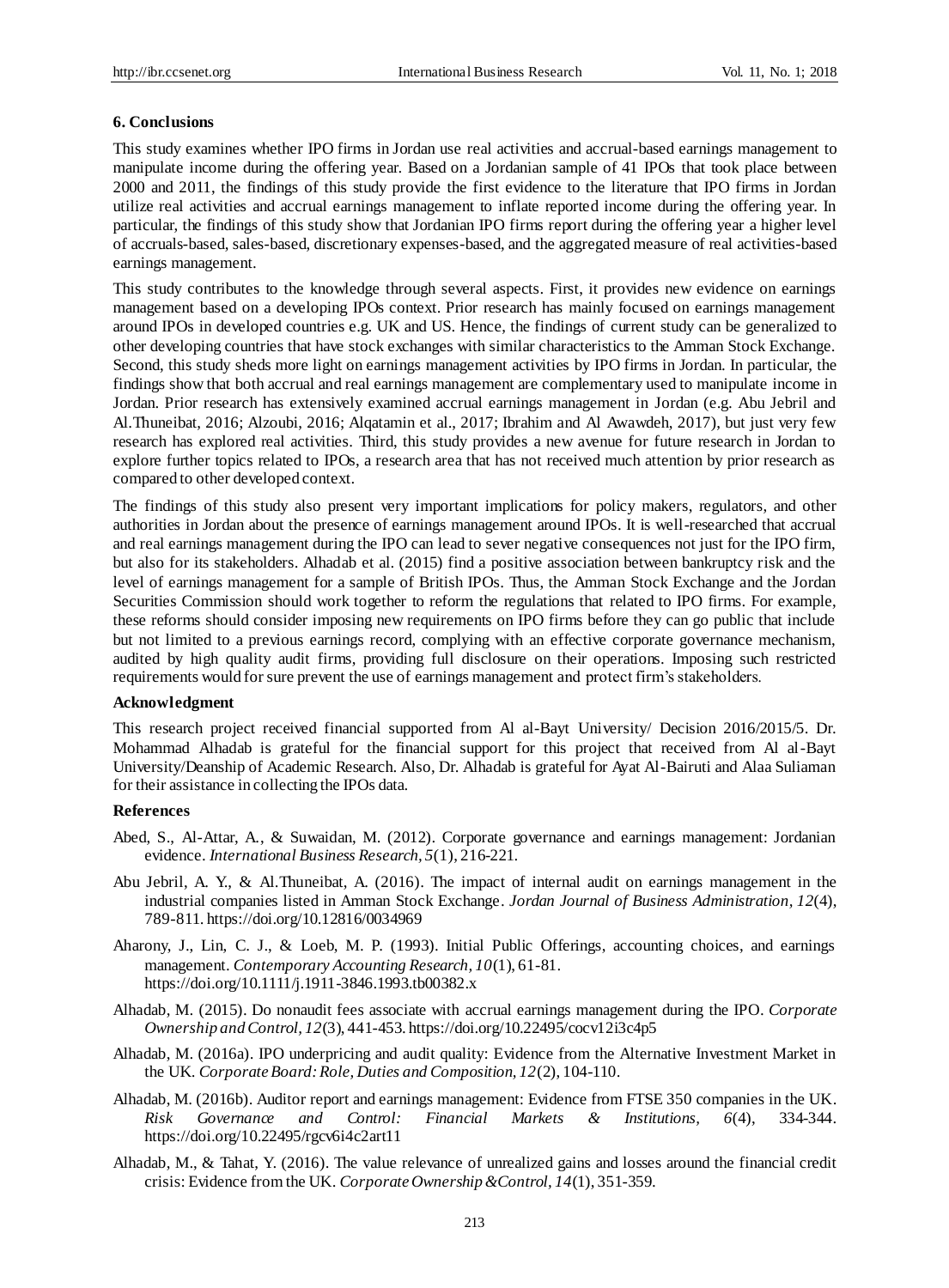https://doi.org/10.22495/cocv14i1c2p7

- Alhadab, M., Clacher, I., & Keasey, K. (2015). [Real and accrual earnings management and IPO failure risk.](http://www.tandfonline.com/doi/abs/10.1080/00014788.2014.969187) *Accounting and Business Research, 45*(1), 55-92. https://doi.org/10.1080/00014788.2014.969187
- Alhadab, M., Clacher, I., & Keasey, K. (2016). A comparative analysis of real and accrual earnings management around initial public offerings under different regulatory environments. *Journal of Business Finance and Accounting, 43*(7-8), 849-871. https://doi.org/10.1111/jbfa.12201
- Alqatamin, R. M., Aribi, Z. A., & Arun, T. (2017). The effect of the CEO's characteristics on EM: Evidence from Jordan. *International Journal of Accounting and Information Management, 25*(3), 356-375. https://doi.org/10.1108/IJAIM-10-2016-0099
- Alzoubi, E. S. S. (2016). Disclosure quality and earnings management: Evidence from Jordan. *Accounting Research Journal, 29*(4), 429-456. https://doi.org/10.1108/ARJ-04-2014-0041
- Athanasakou, V. E., Strong, N. C., & Walker, M. (2009). Earnings management or forecast guidance to meet analyst expectations? *Accounting and Business Research, 39*(1), 3-35. https://doi.org/10.1080/00014788.2009.9663347
- Bao, B. H., Chung, R., Niu, Y., & Wei, S. (2013). Real and accrual earnings management around IPOs: US evidence. Corporate Ownership & Control, 10(3), 76-94. https://doi.org/10.22495/cocv10i3art7
- Brau, J. C., & Fawcett, S. E. (2006). Initial Public Offerings: An analysis of theory and practice. *The Journal of Finance, 61*(1), 399-436. https://doi.org/10.1111/j.1540-6261.2006.00840.x
- Cecchini, M., Jackson, S., & Liu, X. (2012). Do Initial Public Offering firms manage accruals? Evidence from individual accounts. *Review of Accounting Studies, 17*(1), 22-40. https://doi.org/10.1007/s11142-011-9160-9
- Chahine, S., Arthurs, J. D., Filatotchev, I., & Hoskisson, R. E. (2012). The effects of venture capital syndicate diversity on earnings management and performance of IPOs in the US and UK: An institutional perspective. *Journal of Corporate Finance, 18*(1), 179-192. https://doi.org/10.1016/j.jcorpfin.2011.11.007
- Chang, S. C., Chung, T. Y., & Lin, W. C. (2010). Underwriter reputation, earnings management and the long-run performance of Initial Public Offerings. *Accounting & Finance, 50,* 53-78. https://doi.org/10.1111/j.1467-629X.2009.00329.x
- Chen, K. Y., Lin, K. L., & Zhou, J. (2005). Audit quality and earnings management for Taiwan IPO firms. *Managerial Auditing Journal, 20,* 86-104. https://doi.org/10.1108/02686900510570722
- Chi, W., Lisic, L. L., & Pevzner, M. (2011). Is enhanced audit quality associated with greater real earnings management? *Accounting Horizons, 25*(2), 315-335. https://doi.org/10.2308/acch-10025
- Cohen, D. A., & Zarowin, P. (2010). Accrual-based and real earnings management activities around Seasoned Equity Offerings. *Journal of Accounting and Economics, 50*(1), 2-19. https://doi.org/10.1016/j.jacceco.2010.01.002
- Cormier, D., & Martinez, A. (2006). The association between management earnings forecasts, earnings management, and stock market valuation: Evidence from French IPOs. *The International Journal of Accounting, 41*(3), 209-236. https://doi.org/10.1016/j.intacc.2006.07.004
- Dechow, P. M., Sloan, R. G., & Sweeney, A. P. (1995). Detecting earnings management. *The Accounting Review, 70*(2), 193-225.
- Ertimur, Y., Sletten, E., Sunder, J., & Weber, J. (2017). When and why do IPO firms manage earnings? Available at SSRN: <https://ssrn.com/abstract=2704621>
- Fan, Q. (2007). Earnings Management and Ownership Retention for Initial Public Offering Firms: Theory and Evidence. The Accounting Review, 82(1), 27-64. https://doi.org/10.2308/accr.2007.82.1.27
- Gao, S., Meng, Q., Chan, K. C., & Wu, W. (2017). Earnings management before IPOs: Are institutional investors misled? *Journal of Empirical Finance, 42,* 90-108. https://doi.org/10.1016/j.jempfin.2017.02.003
- Gounopoulos, D., & Pham, H. (2016). Credit Rating Impact on Earnings Management around Initial Public Offerings. *Journal of Business Finance and Accounting, 44*(1-2), 154-1965. https://doi.org/10.1111/jbfa.12228
- Gramlich, J. D., & Sorensen, O. (2004). Voluntary management earnings forecasts and discretionary accruals: Evidence from Danish IPOs. *European Accounting Review, 13*(2), 235-259. https://doi.org/10.1080/0963818042000203338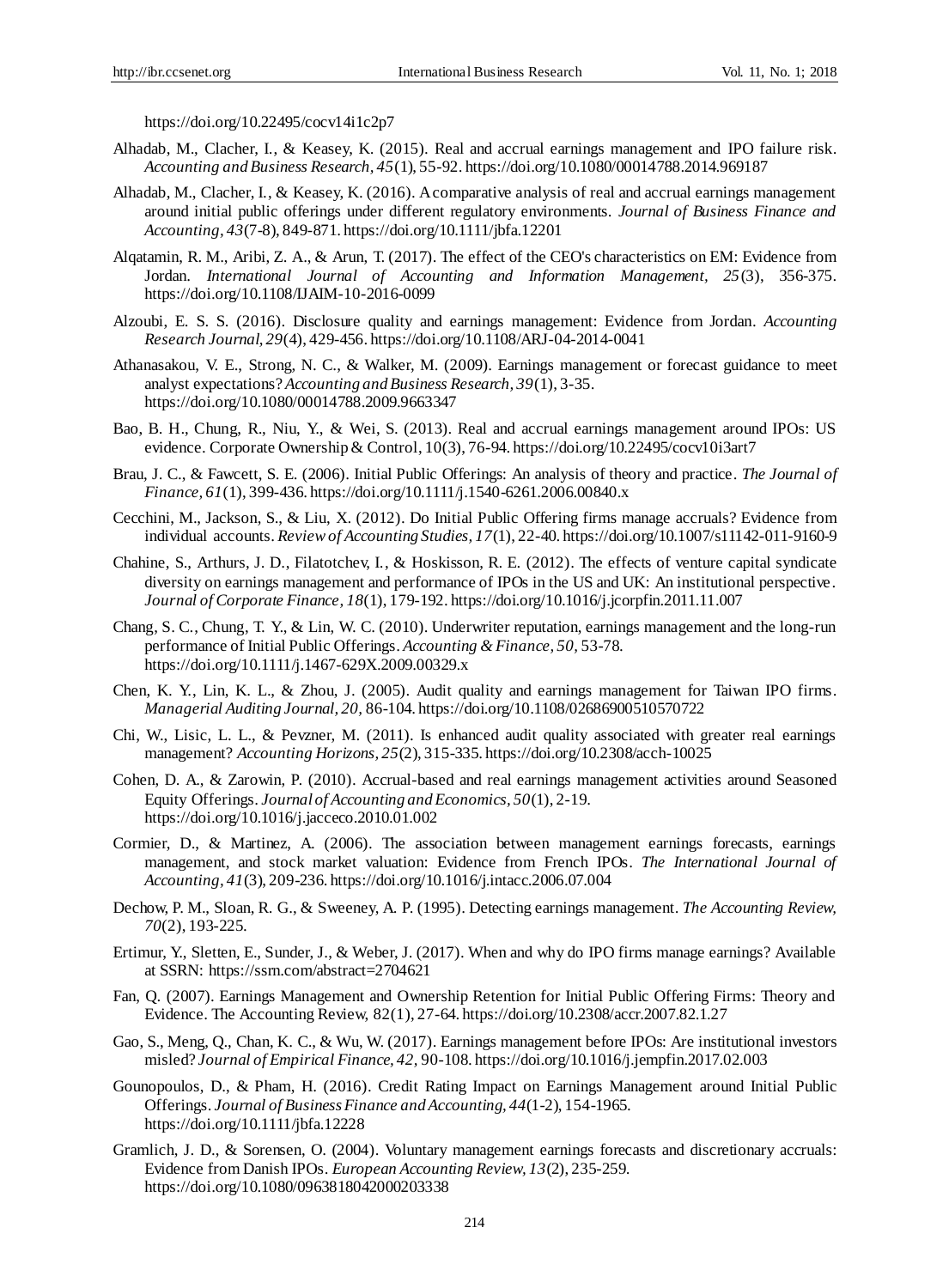- Hamdan, A. M., Mushtaha, M. S., & Al-Sartawi, A. M. (2013). The audit committee characteristics and earnings quality: Evidence from Jordan. *Australasian Accounting, Business and Finance Journal, 7*(4), 51-80. https://doi.org/10.14453/aabfj.v7i4.5
- Ibrahim, A., & Al Awawdeh, H. (2017). Earnings management and its impact on accounting earnings quality Experimental study on the Jordanian industrial public shareholding companies. *Jordan Journal of Business Administration, 13*(2), 161-179.
- Jensen, M. C., & Meckling, W. H. (1976). Theory of the firm: Managerial behavior, agency costs and ownership structure. *Journal of Financial Economics, 3*(4), 305-360. https://doi.org/10.1016/0304-405X(76)90026-X
- JONES, J. J. (1991). Earnings management during import relief investigations. *Journal of Accounting Research, 29,* 193-228. https://doi.org/10.2307/2491047
- Kasznik, R. (1999). On the association between voluntary disclosure and earnings management. *Journal of Accounting Research, 37*(1), 57-81. https://doi.org/10.2307/2491396
- Kohlbeck, M., & Mayhew, B. W. (2017). Are related party transactions red flags? *Contemporary Accounting Research, 34*(2), 900-928. https://doi.org/10.1111/1911-3846.12296
- Lee, G., & Masulis, R. W. (2011). Do more reputable financial institutions reduce earnings management by IPO Issuers? *Journal of Corporate Finance, 17,* 982-1000. https://doi.org/10.1016/j.jcorpfin.2011.04.012
- [Meek,](http://www.emeraldinsight.com/author/Meek%2C+Gary+K) G. K., [Rao,](http://www.emeraldinsight.com/author/Rao%2C+Ramesh+P) R. P., & [Skousen,](http://www.emeraldinsight.com/author/Skousen%2C+Christopher+J) C. J. (2007). Evidence on factors affecting the relationship between CEO stock option compensation and earnings management. *Review of Accounting and Finance, 6*(3), 304-323. https://doi.org/10.1108/14757700710778036
- Nam, D. I., Park, H. D., & Arthurs, J. D. (2014). Looking attractive until you sell: Earnings management, lockup expiration, and venture capitalists. *Journal of Management Studies, 51,* 1286-1310. https://doi.org/10.1111/joms.12093
- Roosenboom, P., van der Goot, T., & Mertens, G. (2003). Earnings management and Initial Public Offerings: Evidence from the Netherlands. *The International Journal of Accounting, 38*(3), 243-266. https://doi.org/10.1016/S0020-7063(03)00048-7
- Rosner, R. L. (2003). Earnings manipulation in failing firms. Contemporary Accounting Research, 20(2), 361-408. https://doi.org/10.1506/8EVN-9KRB-3AE4-EE81
- Roychowdhury, S. (2006). Earnings management through real activities manipulation. *Journal of Accounting and Economics, 42*(3), 335-370. https://doi.org/10.1016/j.jacceco.2006.01.002
- Teoh, S. H., Welch, I., & Wong, T. J. (1998). Earnings management and the long-run market performance of Initial Public Offerings. *The Journal of Finance, 53*(6), 1935-1974. https://doi.org/10.1111/0022-1082.00079
- Wongsunwai, W. (2013). The effect of external monitoring on accrual-based and real earnings management: Evidence from venture-backed Initial Public Offerings. *Contemporary Accounting Research, 30*(1), 296-324. https://doi.org/10.1111/j.1911-3846.2011.01155.x